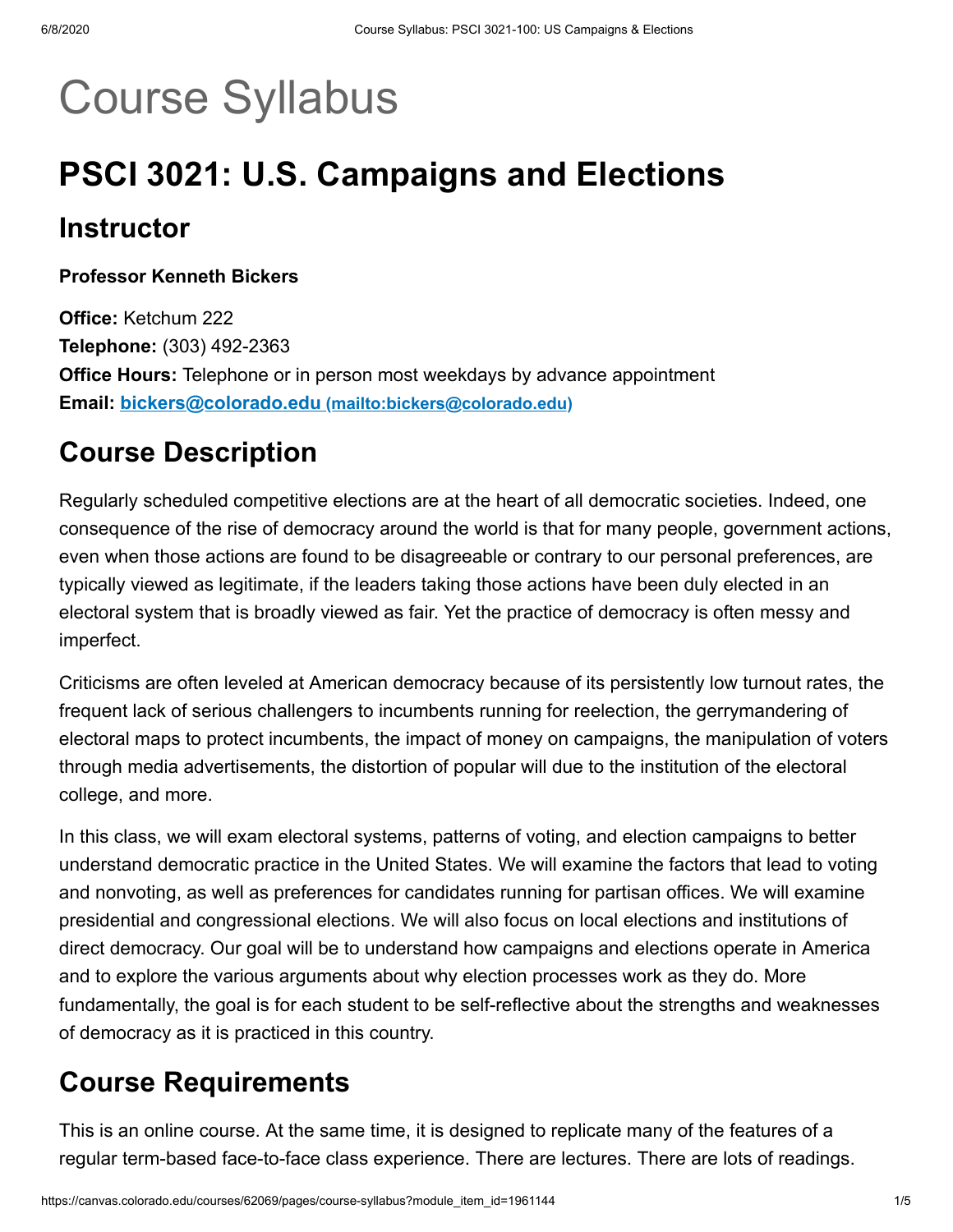There are guided discussions via threaded online discussions. There will are two papers. There are four exams. There are several opportunities for extra credit.

Each of the exams entails a combination of multiple choice questions and essay questions. Exams will be non-cumulative. As with any upper-level course, it is imperative that each student be prepared in advance by doing the assigned readings. To provide an incentive to do the readings carefully and thoroughly, there are a number of opportunities for extra credit by successfully completing selfassessments that pertain to the readings.

The biggest difference between this course and a regular class is that we will not be meeting together as a whole. This means class room conversations take the form of threaded discussions. It means that you bear greater than normal responsibility to know about and meet due dates for activities and assignments. At the same time, it also means that you can go back and review lectures. You can even go back to early portions of the class to see how ideas or concepts connect across topics. In short, it means you have more control over the pacing and depth of your own learning process.

In addition to me, Josalyn Williams [email: Josalyn.Williams@Colorado.edu] will be helping with the course and grading some of your assignments. Josalyn is a PhD student in Political Science at CU and specializes in American politics. Feel free to contact either of us should you need assistance or have questions.

### **Course Materials**

This course involves a substantial amount of reading. For most class sessions, students will be expected to read chapters from books that have been assigned for the course and/or articles in political science journals. Most of the articles can be found as PDF files on the course Desire 2 Learn website. Some readings are so widely available (e.g., sections of the US Constitution) that you will be able easily to find them on the web. Two books have been ordered for use in this course:

Stephen C. Craig and David B. Hill. 2010. *The Electoral Challenge: Theory Meets Practice, 2d ed*. Washington, DC: CQ Press. (Available as a traditional paperback text or in Kindle e-reader form from Amazon.com).

Gary C. Jacobson. 2015. *The Politics of Congressional Elections.* Any edition past the 8th ed. Longman.

## **Course Outline**

See the **Course Outline [\(https://canvas.colorado.edu/courses/62069/pages/course-outline\)](https://canvas.colorado.edu/courses/62069/pages/course-outline)** page for a complete list of readings, lectures and assignments.

## **Course Activities**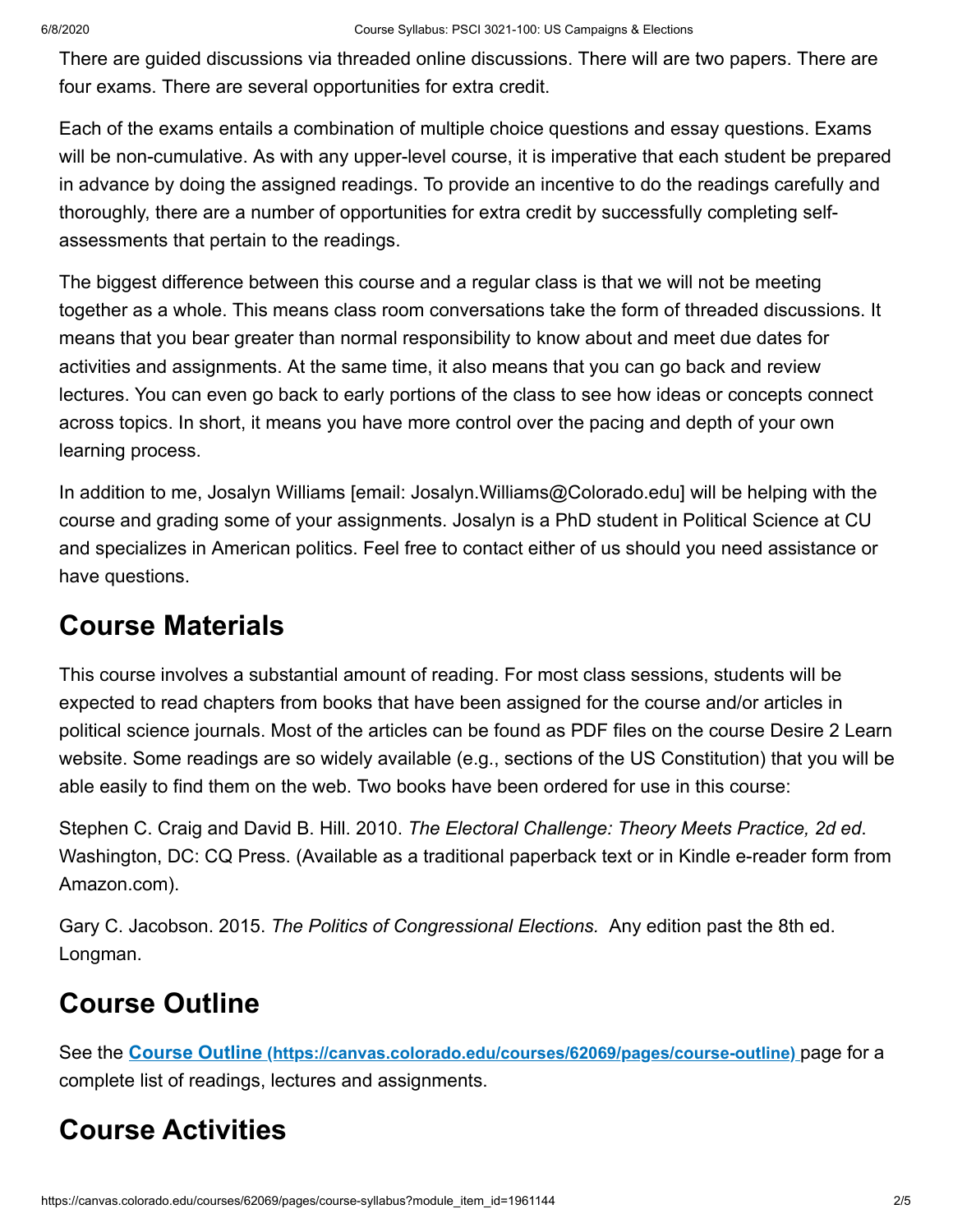The five weeks of this class are punctuated by several different types of graded activities.

#### **Discussions**

Five graded discussions are planned for the course. Instructions for the specific content of these discussions will be given at the point that we reach each one. In some cases, you will be assigned to a particular group for a given discussion. Assignment to a group is based on whether your student id number ends in an even or odd number. In all cases, you will be asked to post an initial set of comments, followed by at least two additional comments. Guidance will be given at the time as to what these postings should include. Participation in each threaded discussion is worth four percentage points toward your final grade (20 percentage points total). You will receive one-third credit for meeting the requirements of the first posting; one-third credit for meeting the requirements of your first follow-up posting; and one-third credit for the second follow-up posting in the thread. Each discussion takes place over a period, generally, of three days. All initial and follow-up postings should take place within the assigned window for the discussion. Any postings that occur after 10 pm (Mountain Daylight Time) on the day that the window closes will not be counted toward your discussion grade.

In addition to the graded discussions, we will probably have one ongoing discussion that will permit us to talk about current campaign and election news as it unfolds during the course. Please read the paragraph in the policies section of the syllabus regarding course etiquette. Disagreement is to be expected. Disagreement, however, should not come at the expense of civility.

#### **Exams**

There are four exams in this course. Each exam is worth 15 percentage points toward the final grade (up to 60 percentage points total). These exams will incorporate a mix of multiple choice items and short essays. You are responsible for all assigned readings and lectures for the exams. The exams will be non-cumulative. That is, they will cover material introduced since the prior exam (or, in the case of the first exam, the first class session). They are open book, open note.

Please note: Once you begin an exam, you will have exactly one hour and fifteen minutes to complete the exam or to the published ending time for that exam (i.e., 10 pm MDT). After that amount of time, the computer will automatically close you out of the exam and provide us with the answers to the questions that were completed during that time frame. Once you have begun the exam, you will not be able to reopen the exam. The exams must be completed by 10 pm (MDT) of the day on which they are to be taken. To repeat, Canvas will close you out of an exam at 10 pm (MDT) on the day that the exam period closes.

My advice is to study for the exam just as if it were closed book, closed note. This will minimize your reliance on readings and notes. In sum, be ready when you start an exam, as you will have a single one hour and fifteen minute opportunity to complete it.

#### **Short Essays**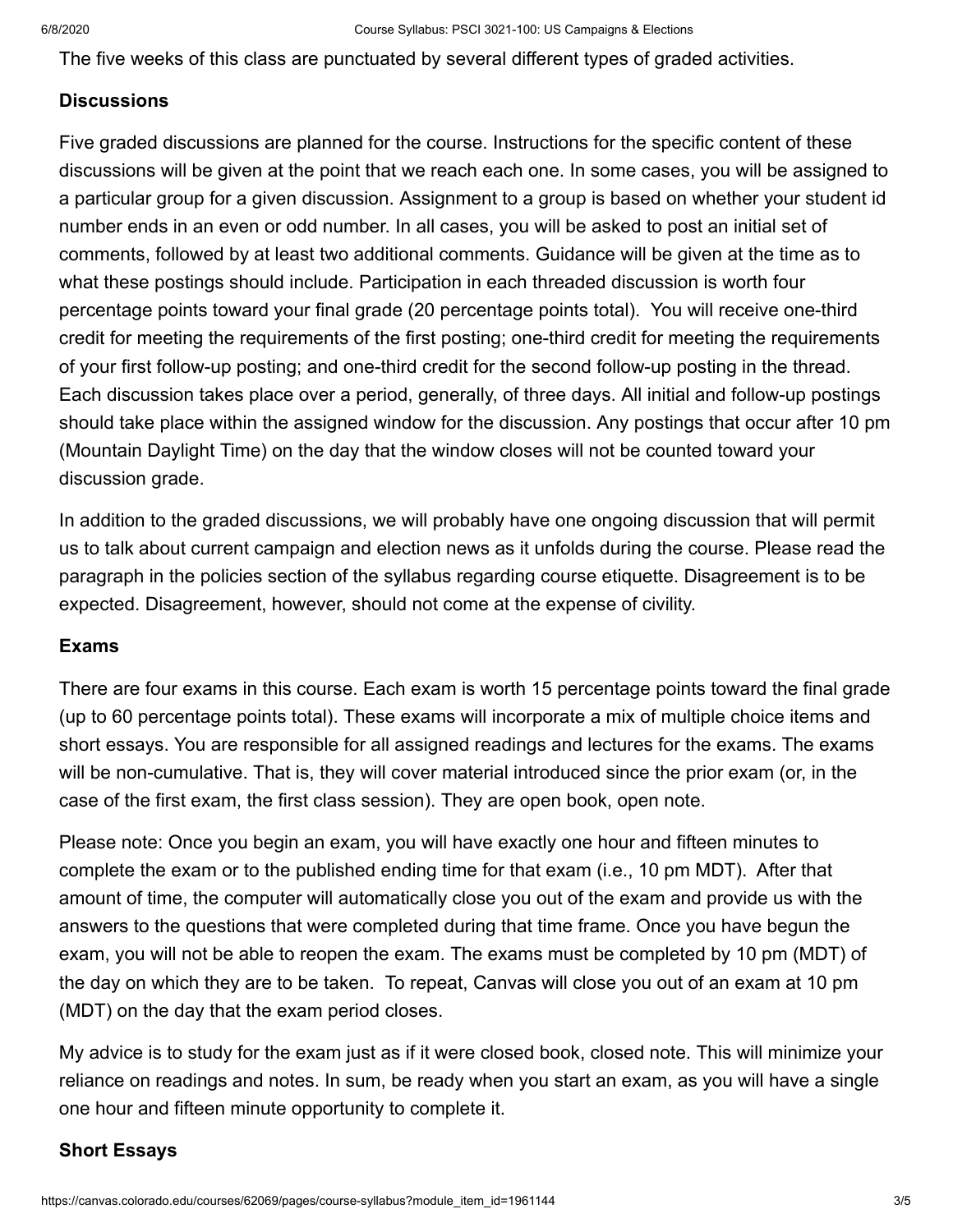You will be asked to submit two short essays during the course. Essays should be approximately 300 words in length. These are worth up to 10 percentage points each in the final grade (a possible 20 percentage points total). They are due by 10 pm MDT of the assigned date. They should be submitted to the dropbox in the course Canvas portal. Failure to submit the essay by that day and time will result in 0 points on that assignment. Specific instructions about each essay will be given during the course.

#### **Self assessments**

To provide additional incentive to read carefully and thoroughly the assigned readings in the class, you are encouraged to take the self assessments for extra credit. Each self assessment is a short multiple choice quiz that is designed for you to "lock in" key concepts from the readings – concepts that will also appear on the exams. There will be five of these self assessments. They are open-book and un-timed. They consist of approximately five to six items each. Each self assessment can contribute a bonus of up to 2% toward the final grade (up to 10% total). Please be aware that you must complete the self assessments no later than 10 pm (MDT) of the day shown as the deadline for that assessment. These deadlines are shown in the course outline and on the course homepage.

#### **Grading**

The overall grade for the course will be determined as follows:

| <b>Activity</b>                         | How | $\frac{9}{6}$<br>Many Each | %<br><b>Contribution</b><br>to Final<br>Grade |  |  |
|-----------------------------------------|-----|----------------------------|-----------------------------------------------|--|--|
| <b>Discussions</b>                      | 5   | 4                          | 20%                                           |  |  |
| <b>Exams</b>                            | 4   | 15                         | 60%                                           |  |  |
| <b>Short Essays</b>                     | 2   | 10                         | 20%                                           |  |  |
| <b>Total</b>                            |     |                            | 100%                                          |  |  |
| <b>Extra Credit Self</b><br>Assessments | 5   | $\overline{2}$             | 10%                                           |  |  |

Final Grades will be based on the following distribution of final percentage totals, though please note that I reserve the right to curve point totals should I decide that is necessary: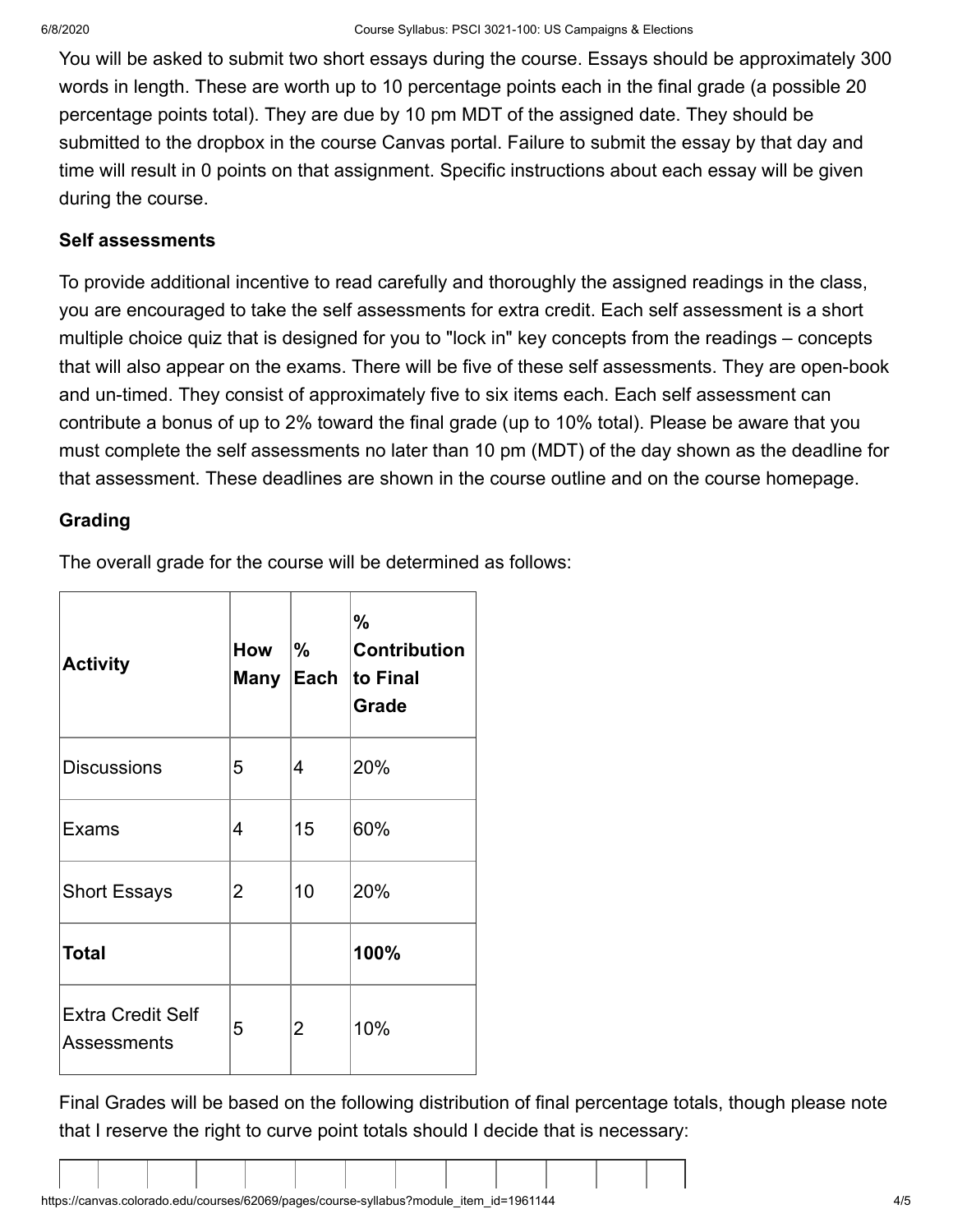6/8/2020 Course Syllabus: PSCI 3021-100: US Campaigns & Elections

|           |        |  | $ A+ A $ $ A- B+ B $ $ B- C+ C $ $ C- D+ D $ |  |  | $ D-$                                                                                    |  |
|-----------|--------|--|----------------------------------------------|--|--|------------------------------------------------------------------------------------------|--|
| $ 97+ 50$ | $ 93-$ |  |                                              |  |  | $\cdot$ 90- 87- 83- 80- 77- 73- 70- 67- 63- 60- <60<br>92 89 86 82 79 76 72 69 66 62 <60 |  |

#### **Technical Requirements & Support**

Please see the **Technical Requirements & Support**

**[\(https://canvas.colorado.edu/courses/62069/pages/technical-requirements-and-support\)](https://canvas.colorado.edu/courses/62069/pages/technical-requirements-and-support)** page for more information.

### **Course Policies**

#### **Grading Policy**

A word about my grading policy. No matter how careful, instructors sometimes make mistakes in grading. For that reason, I have an automatic regrade policy, subject to a couple of restrictions. I will be happy to regrade any exam or paper. I ask, however, that you hold on to any item for at least 24 hours after it is returned to you before asking for a regrade. Any request for a regrade must be made within one week after the exam is returned to you, after which no regrading will be done. Should you feel that an assignment has been misgraded, I encourage you to take advantage of this policy. Ordinarily, the entire exam or paper will be regraded, which means that the grade may go up, go down, or stay the same.

#### **Course Etiquette**

This course tackles subjects that are sometimes viewed as controversial. It is incumbent on every participant in the class (instructor and students alike) to strive to maintain an environment that is conducive to learning. This is especially important in an online course, as it sometimes is easy to forget that at the other end of a web discussion is a real, living, breathing person. We should always remember that people bring differences with them into the learning environment and that these differences should be respected. It is imperative that each of us maintain civility when asking questions and making comments. Likewise, questions and comments by others should be treated with civility at all times.

### **University Policies**

See the **University Policies [\(https://canvas.colorado.edu/courses/62069/pages/university-policies\)](https://canvas.colorado.edu/courses/62069/pages/university-policies)** page for a complete list of policies.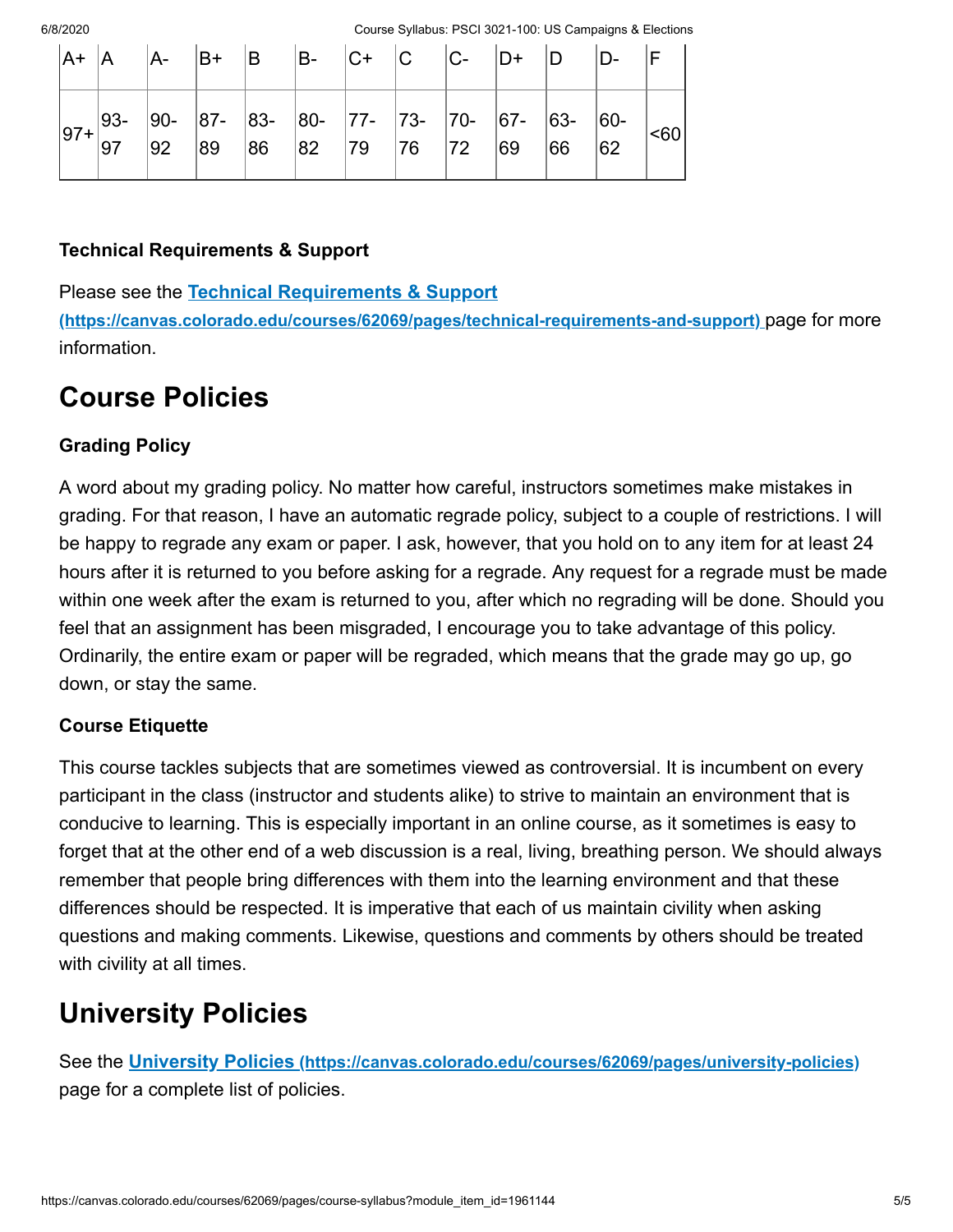# Course Outline

## **Summer 2020**

## **Unit 1: Course Introduction**

**Lecture 1:** Introduction and Course Overview

**Lecture 2:** Tasks, expectations, grading

**Lecture 3:** Thinking scientifically: empirical, not normative

Resource: Bickers Memo on Scientific Method

## **Unit 2: Elections within American Style Federalism**

**Lecture 4:** What makes the US different (or similar) to other countries?

Resource: Cross-National Election Turnout Rates

**Threaded Discussion**: Consult the supplied table of voter turnout rates across various countries. In a threaded discussion, indicate in a posting what you think is the key factor that explains the variation in turnout, giving reasons for your hypothesis. Respond to the postings of other students by explaining why you think your hypothesis is more likely to be correct than their hypotheses. That is, what is the evidence that your hypothesis is correct?

**Lecture 5:** Election rules as methods for aggregating preferences

Resource: Electoral System Powerpoint

**Lecture 6:** Types of Election Rules Used in the US

**Short Essay:**Write an essay of approximately 300 words, in which you explain how and why a change of election rules from proportional representation to plurality with runoff might plausibly have led to the same or perhaps a different outcome in the 2020 Democratic nomination process in Iowa (if your student ID ends in an odd number) or New Hampshire (if your student ID ends in an even number). A good essay will explain the differences in the two types of election rules and provide a plausible answer by delving into polling data that existed in the days or weeks leading up to that contest. Be sure to fully cite sources that you use in writing this essay.

**Lecture 7:** Special Topic - Election rules and their impact on election of women and minorities

Readings: Trounstine, Jessica, and Melody E. Valdini. "The Context Matters: The Effects of Single‐ Member versus At‐Large Districts on City Council Diversity." American Journal of Political Science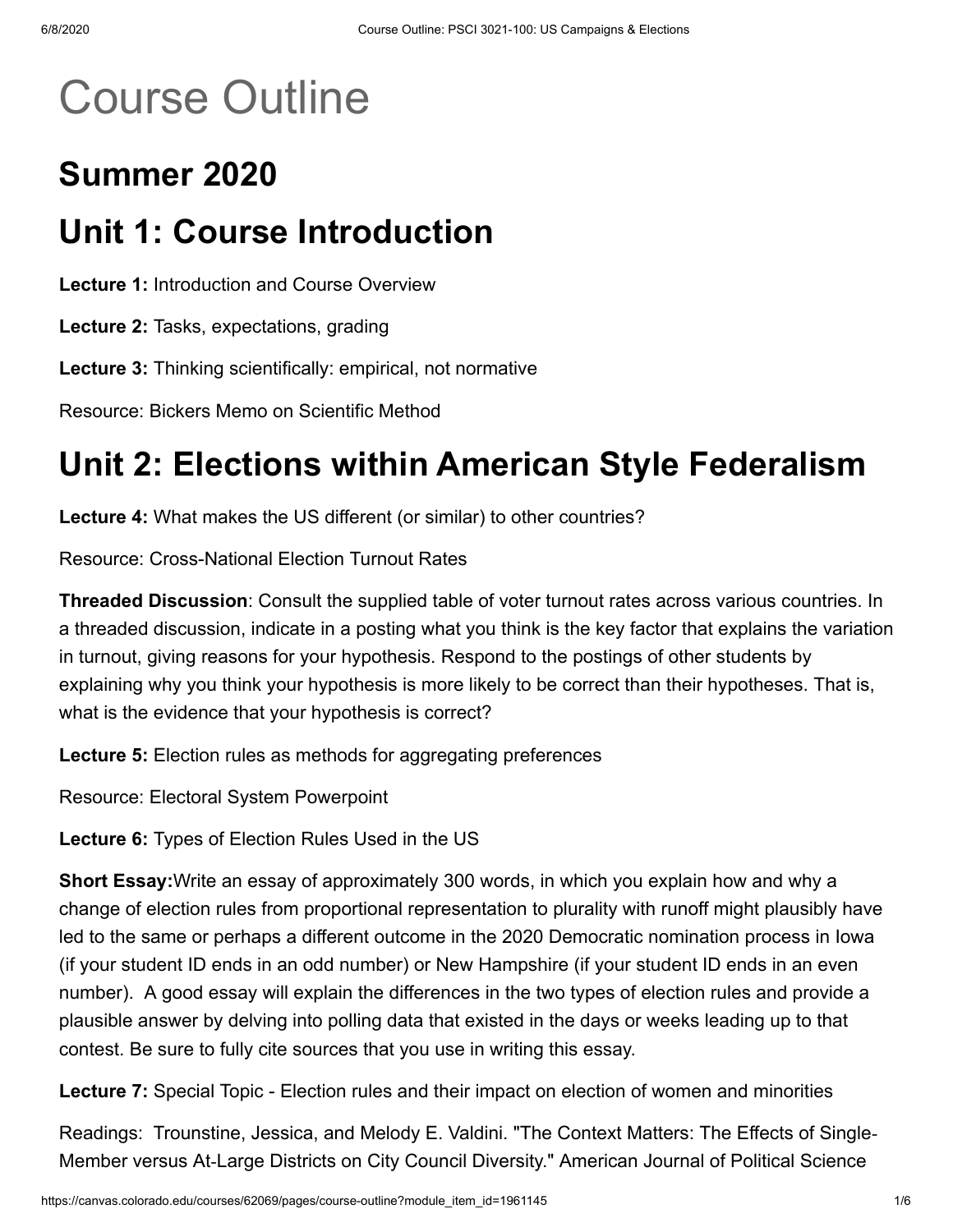52.3 (2008): 554-569.

Brockington, David, et al. "Minority representation under cumulative and limited voting." Journal of Politics 60.04 (1998): 1108-1125.

**Self-assessment:** Types of electoral rules (Extra Credit)

### **Exam 1 – Due by Tuesday, June 9 by 10 pm MDT.**

## **Unit 3: Voting and Nonvoting**

**Lecture 8:** Who Votes in American Elections?

Reading: Almost No One Votes in Mayoral Elections in the U.S. - CityLab

Resource: US Voter Turnout, 1958-2016

**Lecture 9:** Rational actor theory of voting: the "paradox of voting"

Reading: John H. Aldrich. "Rational Choice and Turnout." *American Journal of Political Science*, Vol. 37, No. 1. (Feb., 1993), pp. 246-278.

Resource: Rational actor model of voter turnout.doc

**Self-assessment:** Rational Actor Model of Voting (Extra Credit)

**Lecture 10:** Election Laws: if voting were made less costly, would voter turnout increase?

Reading: "Greater Convenience but not Greater Turnout" By Mary Fitzgerald. *American Politics Research*, v. 33, n. 6 (November, 2005)

**Lecture 11:** Special Topic: The Impact of Direct Democracy on Turnout

Readings: "Direct Democracy and Candidate Elections" by Daniel Smith, in *Electoral Challenge*, ch. 9.

**Lecture 12:** Special Topic: Does Negative Advertising Suppress Voter Turnout or Enhance it?

Readings: Ansolabehere, Stephen, et al. "Does Attack Advertising Demobilize the Electorate?" American political science review 88.04 (1994): 829-838.

Wattenberg, Martin P., and Craig Leonard Brians. "Negative campaign advertising: Demobilizer or mobilizer?" American political science review 93.04 (1999): 891-899.

Resource: Negative Advertising Summaries.pdf

**Lecture 13:** Special Topic: Does voter contact induce turnout?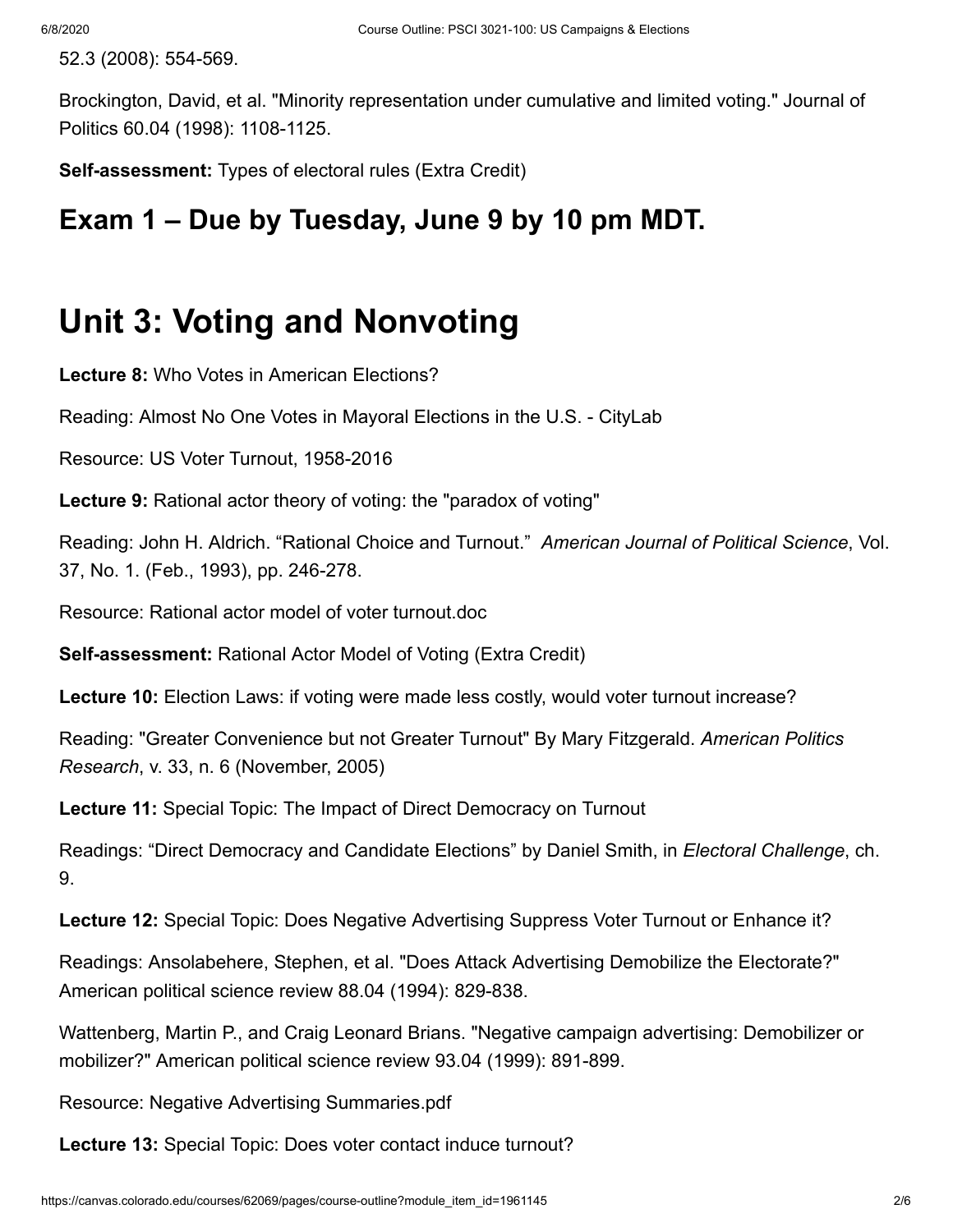Reading: Green, Donald P., Alan S. Gerber, and David W. Nickerson. "Getting out the vote in local elections: results from six door-to-door canvassing experiments." Journal of Politics 65.4 (2003): 1083-1096.

**Threaded Discussion:** In a threaded discussion, post a hypothesis as to what you think might increase voter turnout and is a feasible reform of the American electoral process, providing evidence (including citations) that your proposed reform might work. Select a posting of another student and respond with additional evidence from prior studies that you think either counters that student's hypothesis or adds additional support for their hypothesis. If another student selects your post for rebuttal, provide additional support (with evidence and citations) that you believe corroborates your initial hypotheses.

## **Unit 4: How do people decide for whom to vote?**

#### **Lecture 14: Voter Calculations: The Classical Model**

Readings: Bafumi, Joseph, and Robert Y. Shapiro. "A new partisan voter." Journal of Politics 71.01 (2009): 1-24.

Resource: Lecture Outline -- The Classical Model of Voting

**Self-assessment:** Vote choice (Extra Credit)

**Lecture 15:** Retrospective evaluations

Readings: Alvarez, R. Michael, and Jonathan Nagler. "Economics, entitlements, and social issues: Voter choice in the 1996 presidential election." American Journal of Political Science 42.4 (1998): 1349-1363.

William Mayer, "Swing Voters", chapter 3 in *The Electoral Challenge*, and response by Lance **Tarrance** 

Resource: Lecture Outline - Retrospective evaluations

**Lecture 16:** Prospective evaluations: the civics model

Resource: Lecture Outline - Prospective evaluations

**Threaded Discussion:** Locate a recent televised or web-based campaign ad. In a threaded discussion, post the URL for other students to see and include a short description (no more than 50 words) of the race in which this ad appeared and what type of evaluation is being invoked (i.e., retrospective, prospective, or some other type).

Select someone else's posting of a URL and explain why you think the ad may have been effective or ineffective and for which groups of potential voters. Respond to a posting about your ad or, if no one has posted about yours, follow-up on someone else's ad, describing why you think it might be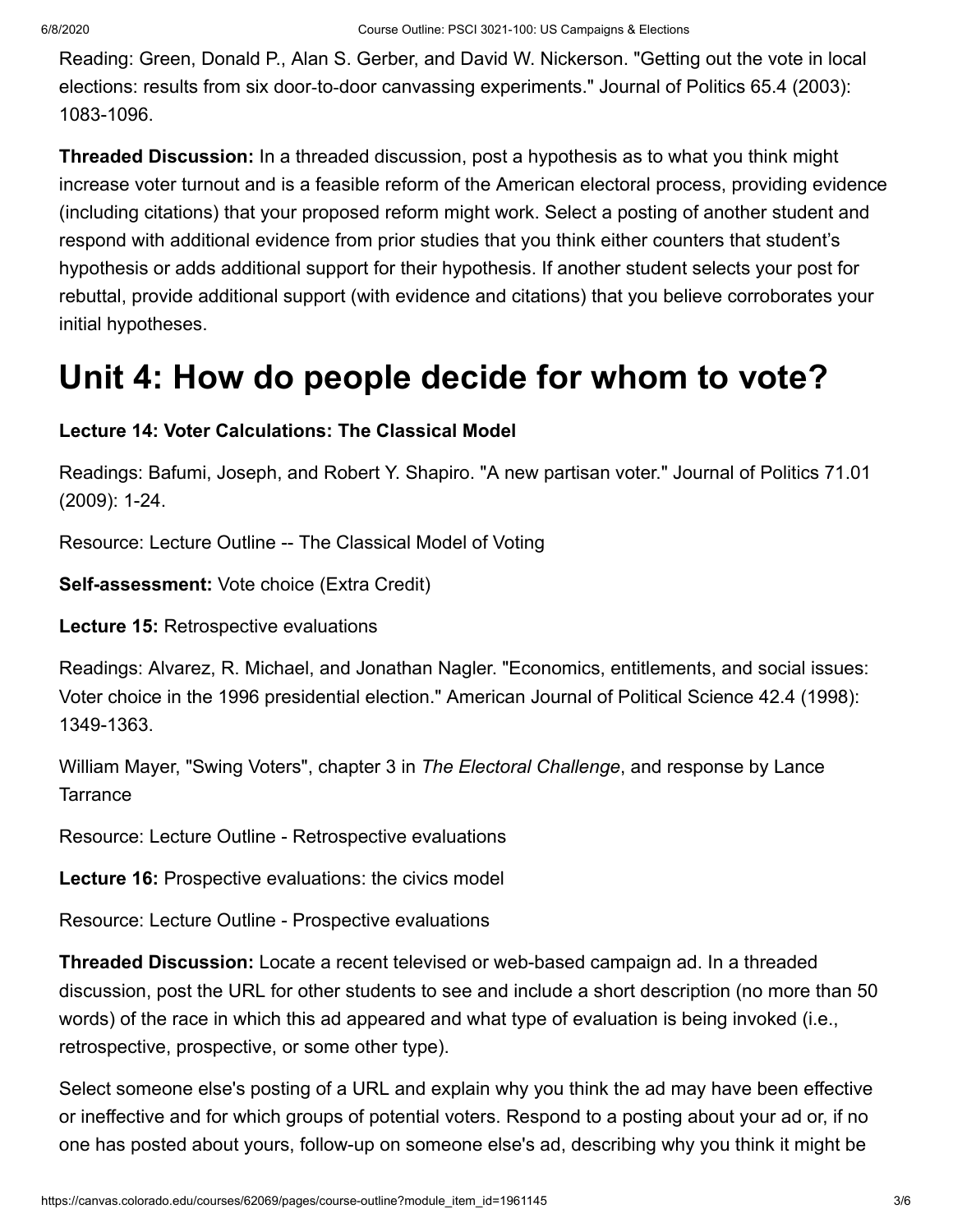effective or ineffective. www.livingroomcandidate.org has presidential races. YouTube will have races of all types.

## **Exam 2 – Due by Friday, June 19, at 10 pm MDT.**

## **Unit 5: Presidential Campaigns**

**Lecture 17:** The dynamics of presidential candidate nomination: The Nominating Process

Reading: "The Attrition Game: Initial Resources, Initial Contests and the Exit of Candidates During the US Presidential Primary Season" by Barbara Norrander. British Journal of Political Science 36, 487–507.

Resource: Overview of Nomination and General Election Processes

**Lecture 18:** Caucuses and Primaries

Reading: "Measuring the Consequences of Delegate Selection Rules in Presidential Nominations" by Stephen Ansolabehere and Gary King. Journal of Politics, Vol. 52, No. 2. (May, 1990), pp. 609-621.

Resource: Nominating Events 2016

**Short Essay**: In a short essay (300 words) explain what you see as the main things that will change when Colorado in 2020 shifts from the use of a caucus process to primaries for selecting delegates to the respective national party nominating conventions. A good essay will identify at least three major differences. A great essay will provide estimates of the magnitudes of these changes based on what has happened in other states. Be sure to include citations (failure to do so will result in a failing grade on the essay).

**Lecture 19:** Use of polls, media events, paid advertisements

Reading: "Political Advertising" by Michael Franz, The Electoral Challenge, ch. 6

**Lecture 20:** Campaign finance in the nomination process

Reading: "Money and Elections" by Marian L. Currinder and John C. Green, with Stuart Rothenberg's "Response," The Electoral Challenge, ch. 5

**Lecture 21:** Nominating Conventions: GOP vs. Dem. party rules, delegates/super-delegates

Reading: "A backroom without the smoke? Superdelegates and the 2008 Democratic nomination process" by Priscilla L. Southwell. Party Politics 18(2) 267–283.

**Self-assessment:** The nomination process (Extra Credit)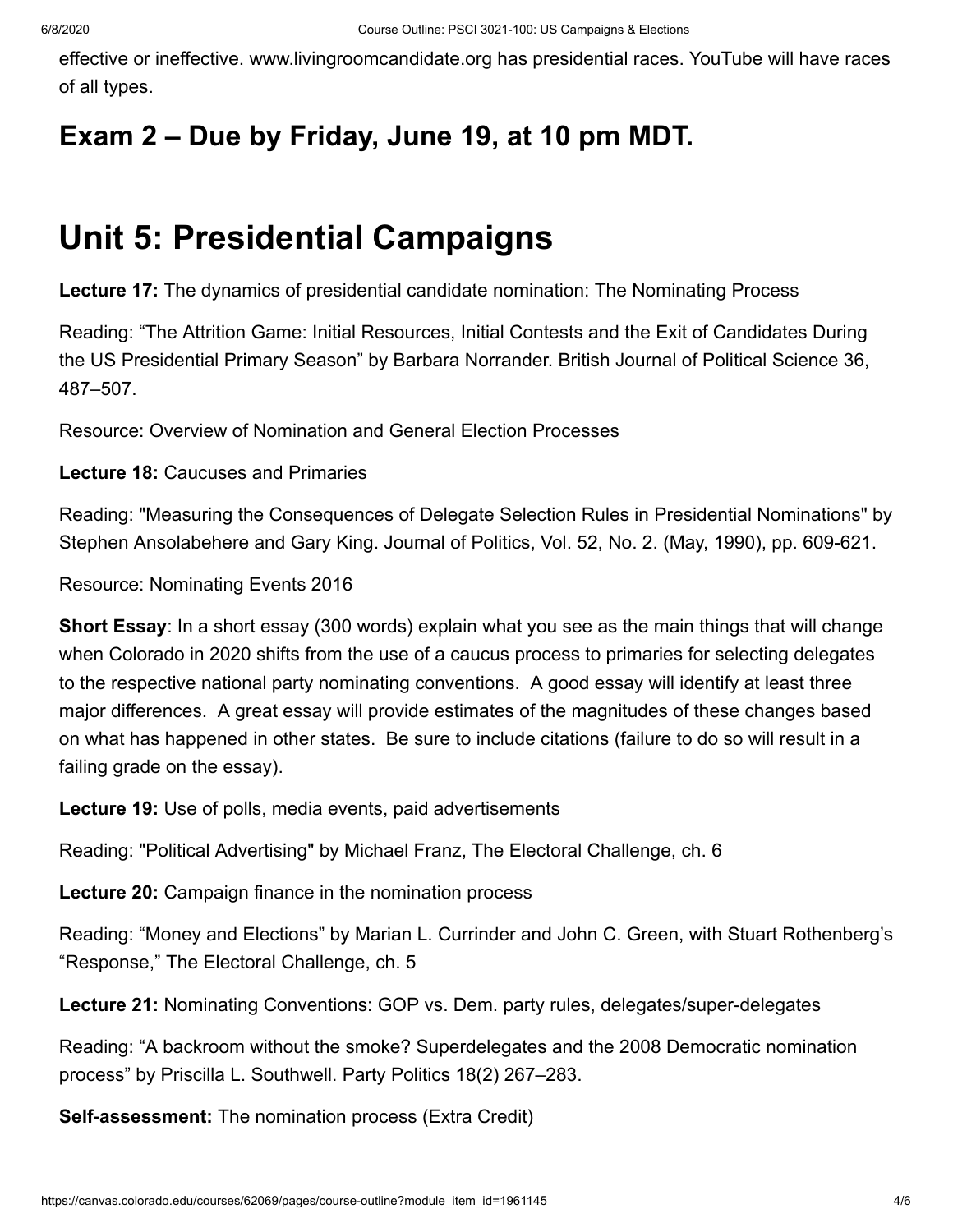**Lecture 22:** General election process: Inter-party, the electoral college, geographic strategies, the big-bang

Reading: "The Methods behind the Madness: Presidential Electoral College Strategies, 1988-1996," by Daron Shaw. *Journal of Politics*, 61: 4 (Nov., 1999), pp. 893-913

**Threaded Discussion:** Assume for a moment that you are an ambitious politically active young professional, hoping to make a big splash for yourself. You have been offered the opportunity to be the state campaign manager for a general election presidential candidate in 2020 in a state of your choosing (the GOP candidate, if your student ID ends in an odd digit, or the Dem candidate, if your student ID ends in an even numbered digit). In a threaded discussion, post to the class the state to which you would want to be assigned and the reasons why. In at least two follow-up postings, try to talk at least one other student (who has been assigned the same candidate) out of their choice of a state, explaining why that state is a bad place for a person with political ambitions to be focusing.

**Lecture 23:** Campaign finance in the general election process

Reading: Supreme Court's recent decision on campaign finance system

Resource: Overview of Campaign Finance System

## **Exam 3 – Due by Friday, June 26 at 10 pm MDT**

## **Unit 6: Congressional elections**

**Lecture 24:** Incumbency advantage or the decline of marginal seats in congressional elections

Reading: Jacobson, The Politics of Congressional Elections, ch. 3 (Sections on Incumbency Factor and Sources of Incumbency Advantage)

**Lecture 25:** Campaign funding

Reading: Jacobson, The Politics of Congressional Elections, ch. 3 (Section on Money in Congressional Elections)

**Lecture 26:** Incumbent Campaigns versus Challenger Campaigns

Reading: Jacobson, The Politics of Congressional Elections, ch. 4

**Threaded Discussion:** Assume, for the sake of argument, you want to run for Congress in the fall of 2018 (and you are not the incumbent). You have been advised that you need to kick start the campaign by raising at least \$100,000 from major donors in the district at least a year before election day by persuading them to give the maximum amount permitted by Federal Election laws. In a threaded discussion, describe how you might convince potential donors that your campaign is worth them giving you that kind of money. Follow-up at least twice with suggestions about specific